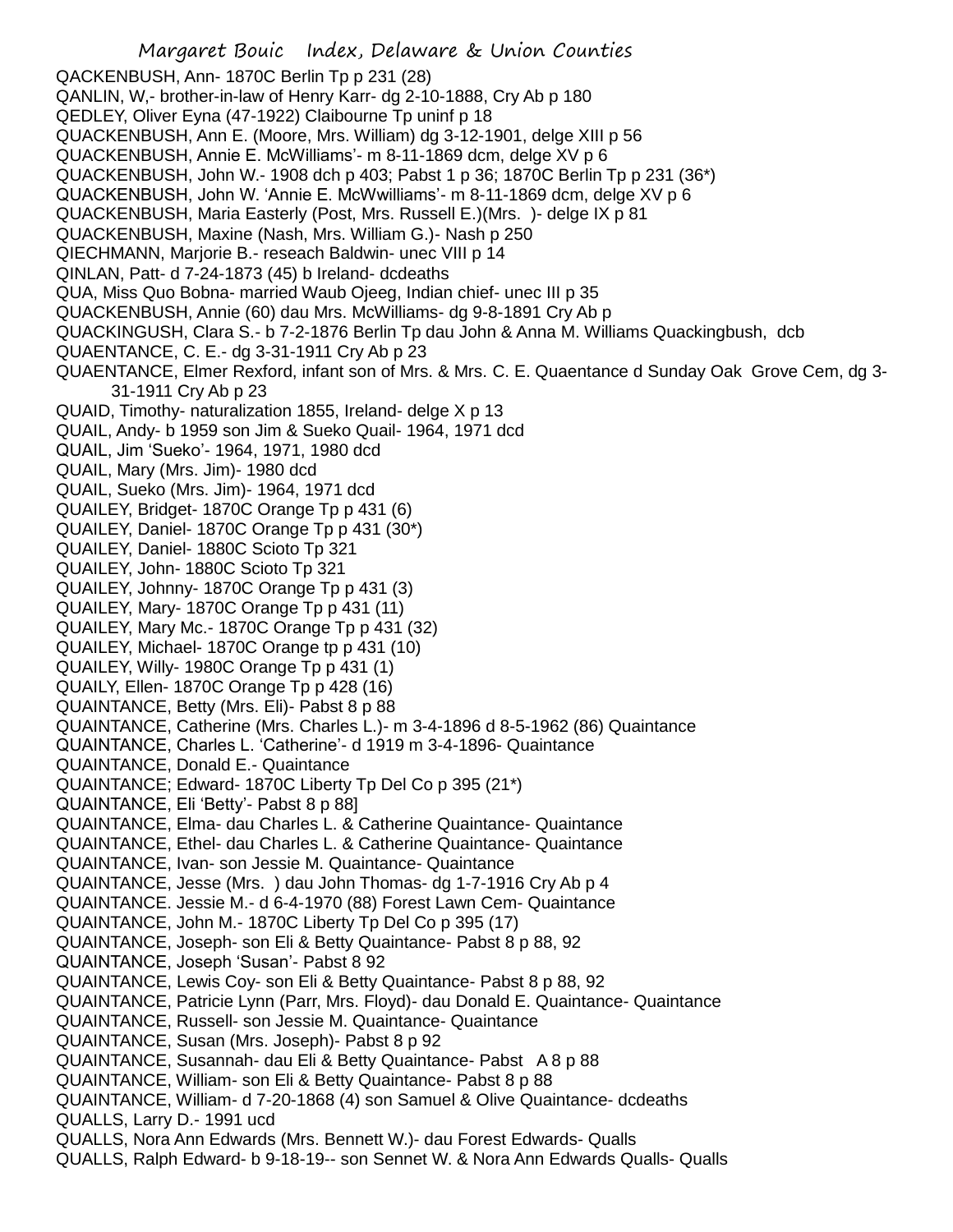QUALLS. Sennet W. 'Nora Ann Edwards' - Qualls QUANDT, Emogene Musser (Mrs. Ray C.)- dau Thomas O. & Ada Kehl Musser- Weiser p 621 QUANDT, Ray C. 'Emogene Musser'- Weiser p 621 QUANDT, Raymond C.,Jr.- son Ray C. & Emogene Musser Quandt- Weiser p 621 QUANT?, James- 1840C Leesburg Tp 94 (30-40) QUANLEY, Adam- uca p 22 QUANZ, A.- uca p 103 QUANZ, Alfred 1864 unreadable Price Cem, djlm p 30 QUANZ, Anna Mary (Moore, Mrs. William Westly)- 1985 uch p 81 QUANZ, Charles'Emma A. Snare'- m 12-24-1879 ucm (Hearl) QUANZ, Emma A. Snare (Mrs. Charles)- m 12-24-1879 ucm (Hearl) QUANZ, Emory- son of A. & E.- d 9-27-1868 (1m10d)- Price Cem, djlm p 30 QUANZ, Leanora- unreadable- Price Cem, djlm p 30 QUANZ, Robert- d 12-2-1872 (21d) son of A. & E.- Price Cem, djlm p 30 QUARETZ, Adam 'Elisabeth'- 1870C Jackson Tp 159-151 p 22 (37,Dramstadt) QUARETZ, Anna M.- dau Adam & Elisabeth Quaretz- 1870C Jackson Tp 159-151 p 22 (?,NJ) QUARETZ, Charles- son Adam & Elisabeth Quaretz- 1870C Jackson Tp 159-151 p 22 (15,NJ) QUARETZ, Edward- son Adam & Elisabeth Quaretz- 1870C Jackson Tp 159-151 p 22 (5,O) QUARETZ, Elisabeth (Mrs. Adam)- 1870C Jackson Tp 159-151 p 22 (41,NJ) QUARETZ, Emily- dau Adam & Elisabeth Quaretz- 1870C Jackson Tp 159-151 p 22 (13,NJ) QUARETZ, Harriet- dau Adam & Elisabeth Quaretz- 1870C Jackson Tp 159-151 p 22 (7,O) QUARETZ, John- b 7-13-1869 Adam & Elisabeth Quaretz- 1870C Jackson Tp 159-151 p 22 (11/12,O) QUARETZ, Meria- dau Adam & Elisabeth Quaretz- 1870C Jackson Tp 159-151 p 22 (13,NJ) QUAYLE, Mary E. (Mrs. )- d 10-15-1973 (78) bur Oberlin- Quayle QUAYLE, Mary Jane (Semans, Mrs.)- dau Mary E. Quayle- Quayle QUAYLE, Thomas J.- son Mary E. Quayle- Quayle QUANS, Anna M. (Moore, Mrs. William)- m 6-9-1875 ucm 5698; mt 3 p 13, 14 QUANTRELL---------Nash p 365 QUANZ, Charles 'Emma A, Smart'- m 12-24-1879 ucm 6624 QUANZ, Emma A. Smart (Mrs. Charles)- m 12-24-1879 ucm 6624 QUATY/QUEARY, John- Powers p 8, 164 QUATE, Edna Louise (Walker, Mrs. Clarence Allen)- b 1-14-1915 m 9-6-1936- Weiser p 65 QUAY, Barbara Jean (Schertzer, Mrs. Pearl Lewis)- m 8-21-1960 dau Ivan Quay- Quay QUAY, Clara Friday (Mrs. Paul David)- b 1-6-1941 m 8-23-1964 dau James Charles & Thelma Cornelius Jones Friday- Maugans p 36 QUAY, Daisy El Rita (Kendell, Mrs. Augustus Edward)- b 11-6-1931 m 7-17-1954 dau Ralph Otto & Margaret Emlen George Quay- Maugans p 36 QUAY, Debra Lynn- b 3-21-1956 dau Robert George & Janice Marie Johnston Quay- Maugans p 36 QUAY, Diana Rennee- b 2-8-1961 dau Robert George & Janice Marie Johnston Quay- Maugans p 36 QUAY, Douglas Robert 'Julia A. Fisher'- b 7-29-1957 m 5-1-1982 son Robert George & Janice Marie Johnston Quay- Maugans p 36 QUAY, Ethel Kautzman (Mrs. Knox Apeer Zwingli)- Maugans p 36 QUAY, Gary 'Joyce Cornish'- Quay QUAY, Ivan- Quay QUAY, Janice Marie Johnston (Mrs. Robert George)- m 6-5-1955 dau Cyrus Emery & Thelma Ritter Johnston-Maugans p 36 QUAY, Joyce Cornish (Mrs. Gary)- dau Paul Cornish- Quay; delge XII p 34 QUAY, Julia A. Fisher (Mrs. Douglas Robert)- m 5-1-1982 dau Ralph Fisher- Quay QUAY, Kimberly Sue- b 2-7-1967 dau Paul David & Clara Friday Quay- Maugans p 36 QUAY, Knox Speer Zwingli 'Ethel Kautzman'- Maugans p 36 QUAY, Kristine Lee(James, Mrs. John Randall)- b 8-1-1953 m 12-18-1971 dau Ralph Otto & Margaret Emlen George Quay- Maugans p 36

- QUAY, Lorne- b 1965 lived with Harold E. & Joyce J. Mortimore- 1983 ucd
- QUAY, Margaret Emlen George (Mrs. Ralph Otto)- b 5-14-1911 m 5-31-1930 dau Eddie Emlen & Leo Lillian Maugans George- Maugans p 36
- QUAY, Nicholas Lawrence- b 9-14-1980 son Gary & Joyce Cornish Quay- Quay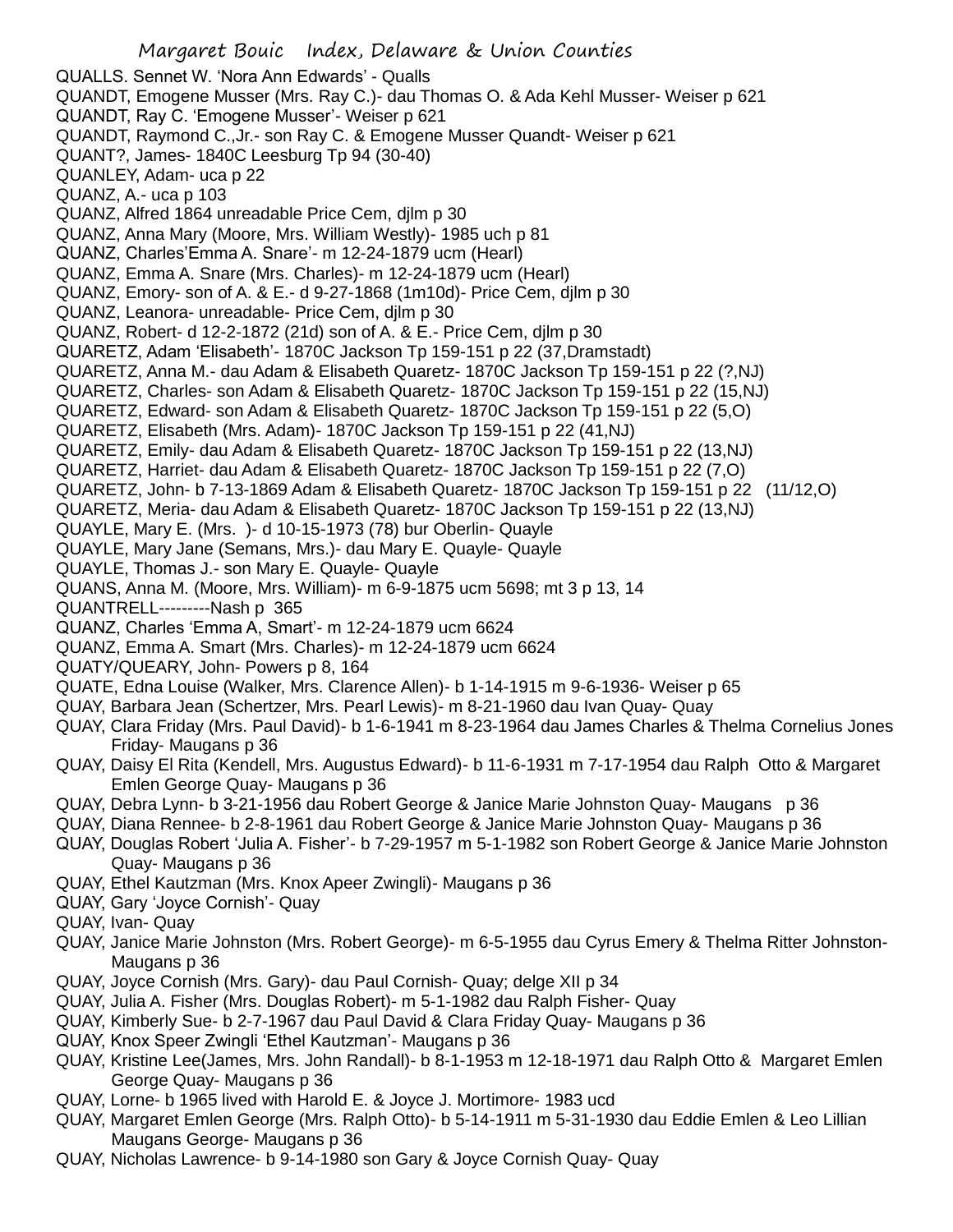Margaret Bouic Index, Delaware & Union Counties QUAY, Paul Daivd 'Clara Friday'- b 1-10-1942 m 8-23-1964 son Ralph Otto & Margaret Emlen George Quay-Maugans p 36 QUAY, Penelope Ann (Adams, Mrs. Raymond Stuart)- b 1-10-1942 dau Ralph Otto & Margaret Emlen George Quay- Maugans p 36 QUAY, Ralph Otto 'Margaret Emlen George'- b 9-5-1904 m 5-31-1930 son Knox Speer Zwingli & Ethel Kautzman Quay- Maugans p 36 QUAY, Robert George 'Janice Marie Johnston'- b 8-28-1934 m 6-5-1955 son Ralph Otto & Margaret Emlen George Quay- Maugans p 36 QUAY, Rose Wynette (Lyday, Mrs. Paul Charles)(Gunckel, Mrs. John0- b 11-21-1937 m(1) 4-15-1956 div 9- 1963 dau Ralph Otto & Margaret Emlen George Quay- Maugans p 36 QUEALY, Daniel- naturalization 1867, Ireland, delge X p 13 QUEEN, Carrie (Mrs. L. G.)- 1983 ucd QUEEN, Dan 1991 ucd QUEEN, Elizabeth (Wolf, Mrs. Philip)- m 12-12-1839 dcm; ped James C. Ludwig 25; unec XV p 83; obit James C. Ludwig- unec XV p 83; delge X p 80, XII p 61, XIII p 68 QUEEN, Fred 'Sharon'- 1979 ucd QUEEN, Dr. William Gregory 'Trixi Wyeth'- son Dr. Rogers L. Queen- Queen QUEEN, Gregory 'Trixy R. Greer'- 1985 uch p 62 QUEEN, Jack Guy Francis- b 12-27-1907 son James & Lyah Wells Queen- dcb late QUEEN, James 'Lyah Wells'- dcb late (Guy Francis) QUEEN, Jean (Smooth, Mrs. )- dau Lewis H. Queen- Queen QUEEN, Jonie- 1991 ucd QUEEN, Julia Lynne- b 5-20-1983 dau Dr. William Gregory & Trixy Lynne Wyeth Queen- Queen QUEEN, Kathleen (Forshaw, Mrs. )- dau Lewis H. Queen- Queen QUEEN, Kelly- 1964 ch Fred & Sharon Queen- 1979 ucd QUEEN, Kim- b 1966 dau Fred & Sharon Queen- 1979 ucd QUEEN, Kris- b 1970 ch Fred & Sharon Queen- 1979 ucd QUEEN, Lewis B.- son Lewis H. Queen- Queen QUEEN, Lewis H. d 11-12-1970 (78) bur Galion,O.- groom for Curley Smart- Queen QUEEN, L. G. 'Carrie'- 1983 ucd QUEEN, Lucretia (Smith, Mrs. James A,)- m 4-2-1863 dcm QUEEN, Lyah Wells (Mrs. James)- dcb late (Jack Guy) QUEEN, Mary (Callahan, Mrs. Daniel)- b 11-17-1819 d 1-24-1864 ped Allen Bernard Callahan 9 by Juanita Belle Plotner Callahan- unec XIX p 35 QUEEN, Paul- Queen QUEEN, Richard Allen- son Paul Queen- Queen- engaged to Karen Renee Lawson QUEEN, Dr. Rogers L.- Queen QUEEN, Rosie- b 1963 dau Ruth Queen- 1975 ucd QUEEN, Ruth- 1975 ucd QUEEN, Sarah (Daniels, Mrs. Joseph)- m 7-25–1847 dcm QUEEN, Sharon (Mrs. Fred)- 1979 ucd QUEEN, Theodore- son Lewis H. Queen- Queen QUEEN, Trixy Lynne Wyeth (Mrs. Dr. Greg)- m 8-2-5-1074 dau Willis Wyeth- Queen QUEEN, Trixy R. Greer (Mrs. Gregory)- dau Jeremiah Noah "Jay" & Mildred O. Teets Greer-1985 uch p 62 QUEEN, William- son Lewis H. Queen- Queen QUEEN, William- d 9-19-1862 (48) GAR; Marlborough Cem p 146; Powell p 296 QUEENAN, Ann Gildea (Mrs. Thomas)- b 11-1832 d 1-1914 ped Don Reynolds #669 31; unec XIX p 56 QUEENAN, John 'Nettie Hollister'- b 1-3-1854 d 9-1936 son Thomas & Ann Gildea Queenan-ped Don Reynolds 14; unec XIX p 56 QUEENAN, Mary (Tipping, Mrs. Chester)- b 5-1888 m 1-1911 d 11-1916 dau John & Nellie Hollister Queenaned Don Reynolds #669 7; unec XIX p 56 QUEENAN, Nellie Hollister (Mrs. John0- b 3-1862 d 4-6-1937 dau Hiram & Jane Hallet Hollister-ped Don Reynolds #669 15; unec XIX p 56 QUEENAN, Thomas 'Ann Gildea'-b 1810 d ca 1855 ped Don Reynolds #669 30; unec XIX p 56 QUEENER, Helen Margaret Weaver (Mrs. )- dau Chester & Irma Easton Weaver- 1985 uch p 143, 144

QUELETTE. Michelle- b 1963 ch Robert E. & Phyllis M. Quelette- 1969, 1971 dcd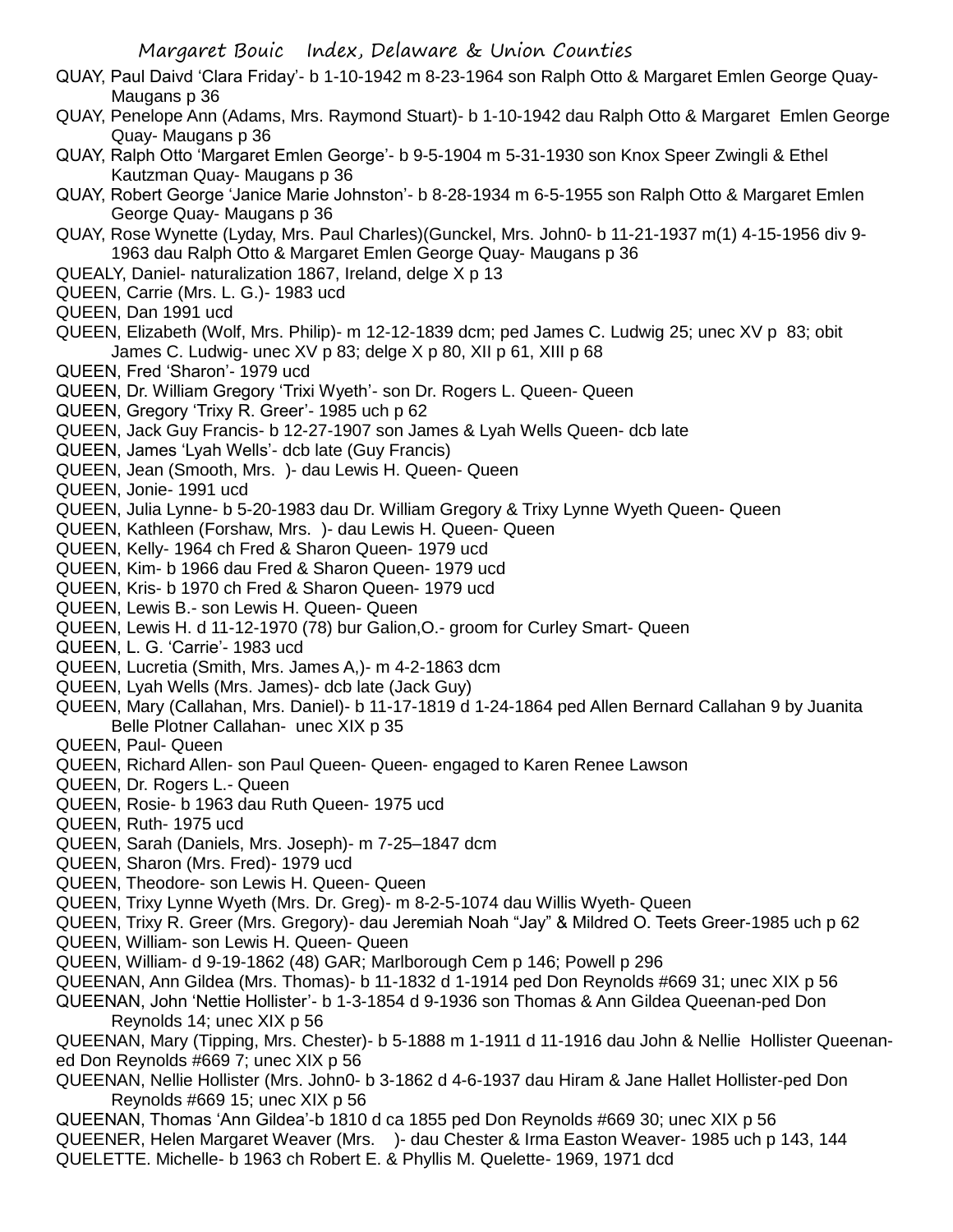- QUELETTE, Nicole, b 1967/8au Robert E. & Phyllis M. Quelette- 1969, 1971, 1980 dcd
- QUELETTE, Phyllis M. (Mrs. Robert E.)- 1969, 1971, 1980 dcd
- QUELETTE, Robin- b 1957 ch Robert E. & Phyllis M. Quelette- 1969, 1971, 1980 dcd
- QUELETTE, Robert E. 'Phyllis E.'- 1969, 1971, 1980 dcd
- QUELER, Mary- pallbearer for Anna Belle Ferrell- dg 6-6-1913 Cry Ab p 42
- QUEMBY, Arthur '—Steltzer'- b 8-11-1902 son John & Sarah Marie Freshwater Quemby-Freshwater p 220
- QUEMBY, —Steltzer (mrs. Arthru)- Freshwater p 220
- QUEMBY, Don Mack- b 8-31-1931 son Arthur & —Steltzer Quemby- Freshwater p 220
- QUEMBY, Ethel (Lyle, Mrs. Fred) b 2-10-1894 d 11-16-1913 dau John & Sarah Marie Freshwater Quemby-Freshwater p 220
- QUEMBY, Helen (Wooley, Mrs. Harry)- b 12-19-1897 m 7-3-1913 dau John & Sarah Marie Freshwater Quemby- Freshwater p 220
- QUEMBY, Jacqueline Steltzer (Mack, Mrs. Don E.)- b 1-5-1930 m 8-1-1951 dau Arthur & —Steltzer Quemby-Freshwater p 220
- QUEMBY, John 'Sarah Marie Freshwater Freshwater p 219, 220
- QUEMBY, Sarah Marie Freshwater (Mrs. John)- b 7-1858 d 3-19-1933 Lima- Freshwater p 219,. 220
- QUENLAN, Michael- pallbearer for Patrick Welch- dg 7-11-1905, Cry Ab p 35
- QUICK, Benjamin- son Matthew Quick- dcw Bk 1 p 39
- QUICK Cathie- dau Lonnie H. & Sue E. Quick- 1961(17) 1964 dcd
- QUICK, Cody- by 7-26-1993 twin son Dan & Tracey Faust Quick- Qu ick
- QUICK, Daniel 'Tracy Faust'-b 1968 m 12-7-1991 son Larry L. & Sheryl L. Quick- Quick' 1969, 1971, 1980 dcd
- QUICK, Debbie (Mrs. Scott)- Quick
- QUICK, Elbert- Quick
- QUICK, Elbert,Jr.- son Elbert Quick- Quick
- QUICK, Elizabeth- dau Matthew & Rhoda Quick- dcw Bk 1 p 39
- QUICK, Frederick 'Jessica'- Quick
- QUICK, George W.- 1908 dch p 403
- QUICK, James 'Lucinda'- 1850C Porter Tp 3105 p 167 (22,NJ)
- QUICK, Jan (Avery, Mrsl Tom)- dau Norman & Virginia Chester Quick- Quick
- QUICK, Jennifer- b 1975 dau Larry L. & Sheryl L. Quick- 1980 dcd
- QUICK, Jesse- b 7-26-1993 twin son Dan & Tracy Faust Quick- Quick
- QUICK, Jesse L. 'Ruth M. Harriott'- m 4-6-1947 d 8-3-1976 (52) Fairview Cem- son Elbert Quick- Quick; Herriott 4,5; 1964, 1969, 1971 dcd
- QUICK, Jesse- son Matthew & Rhoda Quick- dcw Bk 1 p 39
- QUICK, Jessica "Nana" (Bennett, Mrs. John)- b 12-23-1903 Eng d 9-13-1995 (93) dau Frederick & Jessica Quick- Quick
- QUICK, Jessica (Mrs. Frederick)- Quick
- QUICK, John- son James & Lucinda Quick- 1850C Porter Tp 3105 p 167 (1,O)
- QUICK, John- b 1-1891 adopted son John S. & Margaret Mulcahy- 1900C York tp 79 p 4A (9,O,Irel,Irel)
- QUICK, Julia- b 1972 dau Larry L. & Sheryl L. Qucik- 1980 dcd
- QUICK, June (Emmons, Mrs. )- dau Elbert Quick- Quick; 1964 dcd
- QUICK, Kevin- b 1969 son Larry L. & Sheryl L.Quick- Quick; 1971, 1980 dcd
- QUICK, Larry L.'Sheryl L.'- son Jesse L & Ruth M. Herriott Quick- Quick; Herriott 5; obit Jesse, obit Ruth, mlib (brown); 1969, 1971, 1980 dcd
- QUICK, Lonnie H. 'Sue E.'- 1961, 1964, 1969, 1971, 1980 dcd
- QUICK, Lucinda (Mrs. James)- 1850C Porter Tp 3105 p 167 (21,O)
- QUICK, Marcia (Thompson, Mrs. )- dau Jesse L. & Ruth M. Harriott Quick- Quick; Herriott 5' obit Jesse, obit Ruth, mlib (brown)
- QUICK, Mary- dau Matthew & Rhoda Quick- dcw Bk 1 p 39
- QUICK, Mary- dau William T. Quick- Quick- engaged to William Clare Wetmore
- QUICK, Matthew 'Rhoda'- Pabst 6 p 28; will dcw Bk 1 p 39; Galena Cem, 1821?; Powell p 15; adm notice Del Pat & Fr Chron 5-27-1822 p 5; Reed p t
- QUICK, Michael- son Lonnie H. & Sue E. Quick- 1961(13), 1964, 1969 dcd
- QUICK, Norman K. 'Virginia Chester'- Quick
- QUICK, Phebe (Trout, Mrs. Henry B.)- b 12-17-1797 Va m 4-1-1815 d 10-30-1877 ped Edna Ethel McCreery 21, dau William Quick- unec XVII p 17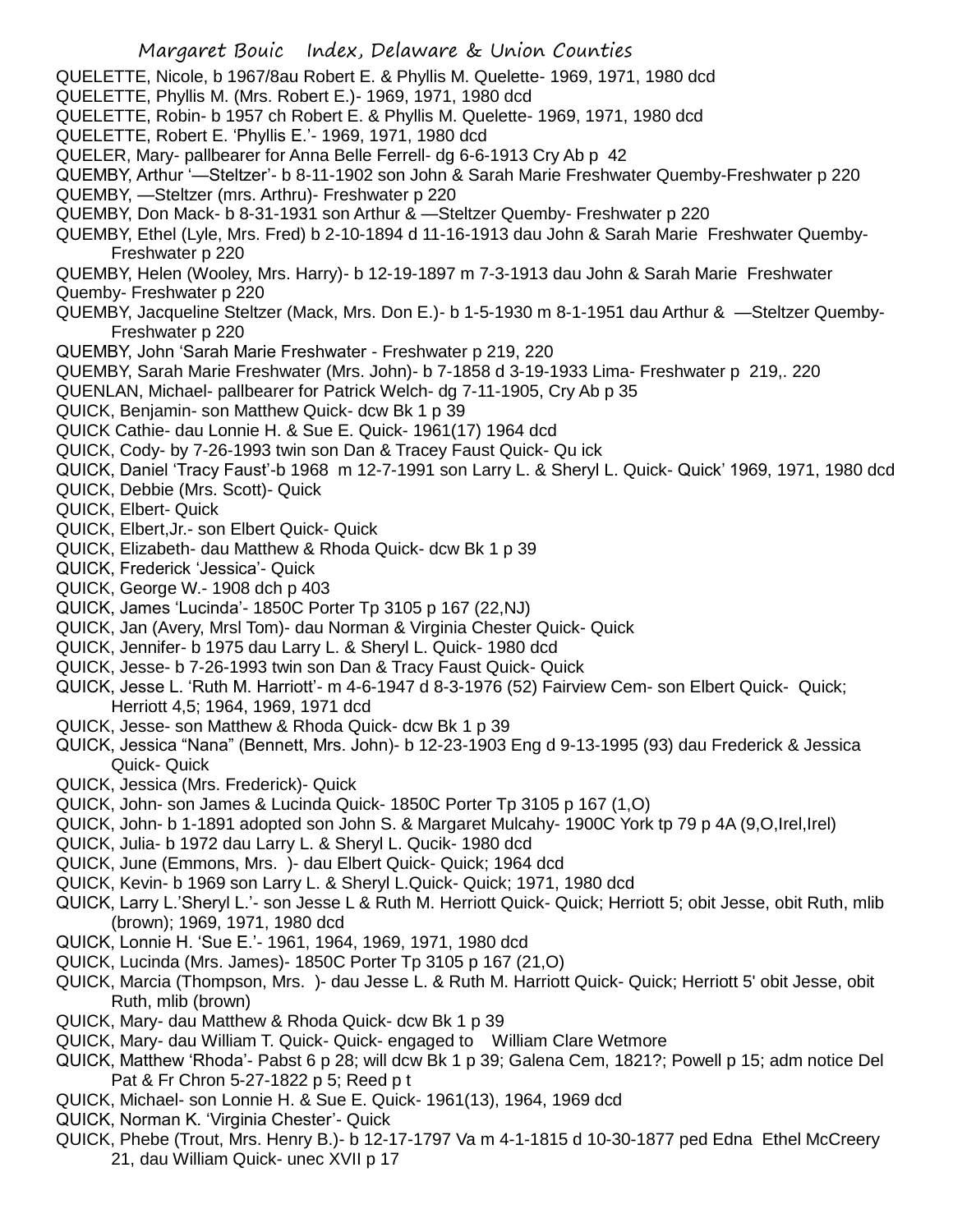- QUICK, Rhoda (Mrs. Mathew)- dcw Bk 1 p 39
- QUICK, Robert- son Elbert Quick- Quick
- QUICK, Ruth M. Harriott (Mrs. Jesse)- d 10-26-1976 (49) Fairview Cem- dau Lee Harriott-Quick; 1964, 1969, 1971 dcd; obit mlib (brown)
- QUICK, Scott 'Debbie'- son Norman & Virginia Chester Quick- Quick
- QUICK, Sheryl L (Mrs. Larry L.)- Quick; 1971, 1980 dcd
- QUICK, Sue E. (Mrs. Lonnie H.)- 1961, 1964, 1969, 1971 dcd
- QUICK, Tracy Faust (Mrs. Daniel)- dau Larry & Mary Faust- Quick
- QUICK, Virginia Chester (Mrs. Norman K.)- d 3-6-1992 Woodlawn Cem- Quick
- QUICK, William- ped Edna Ethel McCreery Laulis 42; unec XVI p 17
- QUICK, William J.- pallbearer for Rose Anna Ford- dg 2-15-1916, Cry Ab p 25; pallbearer for Mrs. Edward Maloney- dg 4-30-1912 Cry Ab p 121
- QUICK, Mrs. Wm.- dau Anthony okucjebayn- dg 7-19-1918.Cry Ab p 50
- QUICKE, Natalie (LeMasters, Mrs. Charles)- 1985 uch p 90
- QUIDLEY, Eunice Patricia (Leonard, Mrs. Don Edmund)- b 6-5-1932 m 9-4-1952- Weiser p 726
- QUIGLEY, Arnold 'Florence Arnett'- b 3-9-1908 m 1925 son Arnold & Lillie May Stricklan Quigley- Nash p 263
- QUIGLEY, Arnold 'Lillie May Stricklan'- b 1872- Nash p 262
- QUIGLEY, Bessie (Eppley, Mrs. John Garfield)- d 8-31-1931- Weiser p 464
- QUIGLEY, Charles M.- b 7-15-1882 Liberty Tp, Del Co.- son James & Jennie M. Lowry Quigley- dcb
- QUIGLEY, Edna- b 2-25-1884 Delaware Town dau John D. & Mary Cook Quigley- dcb
- QUIGLEY, Florence Arnett (Mrs. Arnold)- Nash p 263
- QUIGLEY, Glenna Fisher (Mrs. Melvin)- Nash p 264
- QUIGLEY, Harry- b 4-27-1890 Liberty Tp, Del Co son Mike & Sarah Fields Quigley- dcb
- QUIGLEY, Irena A. (Mrs. Rev. John)- 1850C Delaware Town 1226 p 90 (39,NY)
- QUIGLEY, J.- Reed p 124 Rev. J. Reed p 132.137,. 138, 142
- QUIGLEY, Rev. John- 'Irena A.'- 1880 dch p 383, 398, 404; wsc Grah p 48; 1908 dch p 227, 244, 255; 1976 dch p 159; 1850C Delaware Town 1226 p 90 (40,O); unec XVI p 59
- QUIGLEY, Leo- b 1928 son Arnold & Florence Arnett Quigley- Nash p 263
- QUIGLEY, Lillie May Strickland (Mrs. Arnold)(Eichler, Mrs. Frederick W.)- Nash p 262, 263
- QUIGLEY, Linda- b 1939 dau Melvin & Glenna Fisher Quigley- Nash p 264
- QUIGLEY, Lola- b 1926 dau Arnold & Florence Arnett Quigley- Nash p 263
- QUIGLEY, Melvia Forest- b 3-9-1906 ch Arnold & Lillie May Strickland Quigley- Nash p 263
- QUIGLEY, Melvin 'Glenna Fisher'- b 2-8-1910 m 1929 son Arnold & Lillie May Strickland Quigley- Nash p 264
- QUIGLEY, Minnie S.- b 7-28-1881 Liberty Tp Del Co dau James & Jennie M. Lowry Quigley, dcb
- QUIGLEY, Pam (Mrs. Tony)(Trenary, Mrs. )- Quigley
- QUIGLEY, Rae Marie (Thomas, Mrs. Theodore Hubert)- Maugans p 41
- QUIGLEY, Roland- b 1933 son Melvin & Glenna Fisher Quigley- Nash p 264
- QUIGLEY, Sinah- heir of Samuel Davenport- dcw Bk 2 p 46
- QUIGLEY, Toni S. (Thompson, Mrs. John J.)- m 5-9-19??- dau Tony & Pam Quigley- Quigley
- QUIGLEY, Tony 'Pam'- Quigley
- QUILHOT, Bertha E. Swickheimer (Mrs. George William)- (23-1907) dcb late (John Henry); dg 9-14-1917 Cry Ab p 88; dg 3-16-1917 Cry Ab p 31
- QUILHOT, George William 'Bertha E. Swickheimer'- (25-1907) dcb late (John Henry)
- QUILHOT, John Henry- b 11-30-1907 son George William & Bertha E. Swickheimetr Quilhot- dcb late
- QUILL, Thomas- 1850C Orange Tp 1780 p 113 (26,Irel)
- QUILLEN, Beverly (Mrs. William)- 1961 dcd
- QUILLEN, Bonnie- dau William & Beverly Quillen- 1961 dcd (9)
- QUILLEN, Carrie Mae Smith (Mrs. William)- Quillen
- QUILLEN, Earle'Naomi Rouse'- b 6-2-1916 m 6-19-1934 d 10-13-1993 (77) Radnor Cem- on William & Carrie Mae Smith Quillen- Quillen
- QUILLEN, Elsie (Byerly, Mrs. )- dau William & Carrie Mae Smith Quillen- Quillen
- QUILLEN, Erin Kathleen- b 1-28-1978 dau James W. & Sharon Sue Mauger Quillen- Quillen
- QUILLEN, Isabel (Reynolds, Mrs. )- dau William & Carrie Mae Smith Quillen- Quillen
- QUILLEN, James W. 'Sharon Sue Mauger'- m 6-5-1976 dau Earle& Naomi Rouse Quillen-Quillen
- QUILLEN, Mary Rodman (Honeywell, Mrs. )- dau William & Carrie Mae Smith Quillen- Quillen
- QUILLEN, Patricia (Workman, Mrs.Paul)(West, Mrs. )- m 5-16-1964 dau Earle & Naomi Rouse Quillen- Quillen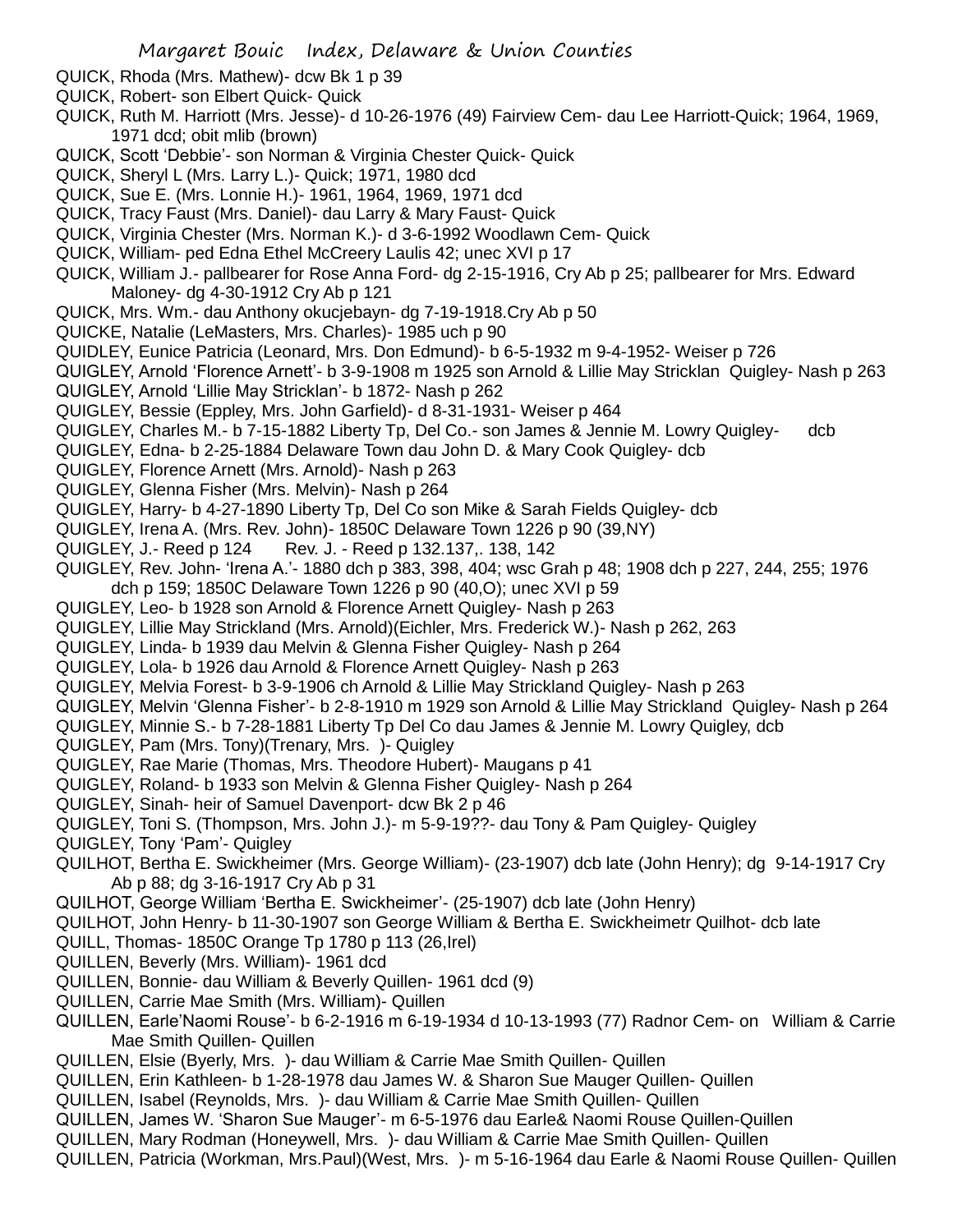- QUILLEN, Ruth (Quintz, Mrs. )- dau William & Carrie Mae Smith Quillen- Quillen
- QUILLEN Sharon Sue Mauger (Mrs. James W.)- m 6-5-1976 dau Harold R. Mauger- Quillen
- QUILLEN, William 'Beverly'- 1961 dcd
- QUILLEN, William 'Carrie Mae Smith'- Quillen
- QUILTER, Bessie Agnes (Griffin, Mrs. Thomas J.)- dau Daniel Quilter- 1908 dch p 534
- QUILTER, Daniel- 1908 dch p 534
- QUIMBLY, Caleb M. 'Lydia Markwith'- m 5-21-1844 dcm
- QUIMBLE, Lydia Markwith (Mrs. Caleb M.)- m 5-21-1844 dcm
- QUIMBY, Dale 'Doris Jean Donahue'- Freshwater p 132
- QUIMBY, Dale Michael- b 2-1-1961 son Dale & Doris Jean Donahue- Freshwater p 132
- QUIMBY, Daniel Ray- b 6-21-1969 son Dale & Doris Jean Donahue- Freshwater p 132
- QUIMBY, Doris Jean Donahue (Mrs. Dale)- b 2-11-1936 dau Julius Ray & Mary Belle Freshwater Donahue-Freshwater p 132
- QUIMBY , Elmer W. 'Francis J.'- b 1867 d 1954 New Millcreek Cem, lptw p 16; 1910C Liberty Tp Un Co 128 p 5B (42,O,O,O) m 17y
- QUIMBY, Francis J. (Mrs. Elmer W.)- b 1873 d 1947 New Millcreek Cem, lptw p 16; 1910C Liberty Tp Un Co p 128 p 5B (36,O,O,O) m 17y, 3 ch, 1 living
- QUIMBY, Gwendolyn Mae- b 8-15-1966 dau Dale & Doris Jean Donahue- Freshwater p 132
- QUIMBY, Helen M.- dau Elmer W. & Francis J. Quimby- 1910C Liberty Tp Un Co 128 p 5B (14,O,O,O)
- QUIMBY, Iris M.- b 1912 bur with Elmer W. & Frances J.- New Millcreek Cem, lptw p 16
- QUIMBY, Jane Ellen- b 8-14-1957 dau Dale & Doris Jean Donahue- Freshwater p 132
- QUIMBY, Jewel Ann (Potts, Mrs. David)- b 6-7-1955 m 9-1-1978 dau Dale & Doris Jean Donahue -Freshwater p 132
- QUIN, --- d 2-25-1874 (1m) Delaware dcdeaths
- QUIN, --- b 11-24-1868 son Patrick & Bridget Quin- dcb
- QUIN, D.- lptw p 6
- QUIN, Delores (Mrs. Ferrell)- 1969 dcd
- QUIN, Ferrell 'Delores'- 1969 dcd
- QUIN, Jane- dau D. & D. d 12-26-1862 (2y) Baughan Cem, lptw p 10
- QUIN, Mary (Boyer, Mrs. Adolphus)- ped Suzanne Rising #210 13; unec X p 31
- QUIN. Patrick M.- paper on Genalogy- unec XI p 43
- QUINBY, Mary E.- 1870C Berkshire Tp p 218 (20)
- QUINBY, ----(Mrs. Richard)- dau Benjamin H. Freshwater dg 5-28-1907 Cry Ab p 45
- QUINDLIN, Patrick- naturalization 1855, delge X p 13
- QUINLAN, Mrs d at her residence, was Anne Grady- dg 11-5-1874
- QUINLAN, Albert Edward- b 5-28-1891 d 11-1911 son Joseph & Margaret Loretta Dornan Quinlan- Weiser p 833
- QUINLAN, Albert- son James & Lavinia Ryder Quinlan- Weiser p 834
- QUINLAN, Anna (Poulson, Mrs. )- dau James & Lavinia Ryder Quinlan- Weiser p 834
- QUINLAN, Annie Grady (Mrs. ) b 1858 d 1874d at her home- Cry Ab p 121
- QUINLAN, Edna Marie (Brown, Mrs. Anthon)(Cunningham, Mrs. William F.)- b 10-14-1893 m 7-28-1923 dau Joseph & Margaret Loretta Dornan Quinlan- Weiser p 833
- QUINLAN, Elizabeth (Darby, Mrs. Benjmin)- dau James & Lavinia Ryder Quinlan- Weiser p 834
- QUINLAN, Emily- 1870C Delaware Town p 347 (1)
- QUINLAN, James- 1870C Delaware Town p 347 (3)
- QUINLAN, James 'Lavinia Ryder'- Weiser p 833
- QUINLAN, John- 1870C Delaware Town p 347 (13)
- QUINLAN, John- b 1856 d 10-19-1902 (45) Oak Grove Cem, Powell p 439; dcdeaths
- QUINLAN, Joseph Augustine 'Katherine Louise McGurk'- b 2-5-1895 m 4-30-1928 son Joseph & Margaret Loretta Dornan Quinlan- Weiser p 834
- QUINLAN, Joseph Augustine 'Redempta Burr Larkin'- b 5-9-1931 m 1-10-1959 son Joseph Augustine & Katherine Louise McGurk Quinlan- Weiser p 834
- QUINLAN, Joseph 'Margaret Loretta Dornan'- m 4-27-1889 d 4-1918 son James & Lavinia Ryder Quinlan-Weiser p 833
- QUINLAN, Katherine Louise McGurk (Mrs. Joseph Augustuine)- m 4-30-1928-Weiser p 834
- QUINLAN, Laura (Stansbury, Mrs. James)- dau James & Lavinia Ryder Quinlan- Weiser p 834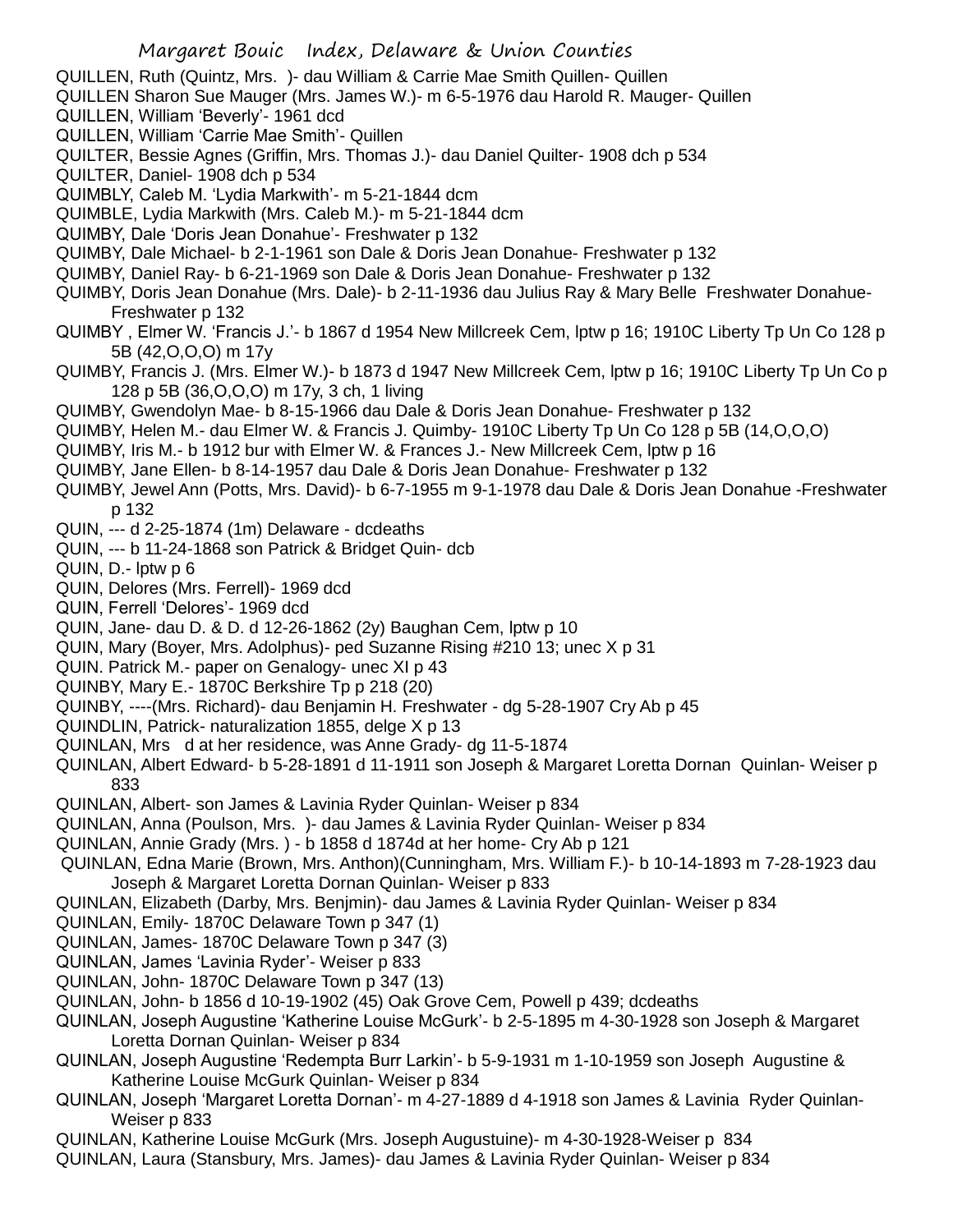- QUINLAN, Lavinia Ryder (Mrs. James)- dau George & Martha Wiser Ryder- Weiser p 833
- QUINLAN, Lewis- son James & Lavinia Ryder Quinlan- Weiser p 834
- QUINLAN, M.- pallbearer for Mrs. Wm. Brown- dg 3-28-1911 Cry Ab p 21
- QUINLAN, Margaret Loretta Dornan (Mrs. Joseph)- m 4–27-1889- Weiser p 833
- QUINLAN, Prof. Martin- Monnett p 12
- QUINLAN, Mary- 1870C Delaware Town p 347 (17)
- QUINLAN, Mary, Miss- aunt of Miss Emily Curren- dg 9-18-1917 Cry Ab p 91
- QUINLAN, Mary- b 9-1-1887 Delaware Town dau William & Lizzie Kane Quinlan- dcb
- QUINLAN, Michael- 1870C Delaware Town p 237 (11)
- QUINLAN, Michael- uncle of Miss Emily Curren- dg 9-18-1917 Cry Ab p 90
- QUINLAN, Miles- b 1858 d 12-2-1902 (43-1-0) Oak Grove Cem, Powell p 439; dcdeaths
- QUINLAN, Patrick- 1870C Delaware Town p 347 (42\*)
- QUINLAN, Patrick- b 1829 d 1873 Oak Grove Cem, Powell p 439
- QUINLAN, Patrick- b 1871 d 1880 Oak Grove Cem, Powell p 439
- QUINLAN, Redempta Burr Larkin (Mrs. Joseph Augustine)- m 1-10-1959- Weiser p 834
- QUINLAN, Sarah- 1870C Delaware Town p 347 (37)
- QUINLAN, Sarah- 1870C Delaware Town p 347 (5)
- QUINLAN, Sarah (Mrs. )- sister Miss Mary Grady- dg 3-31-1908 Cry Ab p 122
- QUINLAN, Tersa Mulvihill (Mrs. Victor Raymond)- m 9-15-1956- Weiser p 834
- QUINLAN, Victor Raymond 'Tersa Mulvihill'- b 9-9-1897 m 9-15-1956 son Joseph & Margaret Loretta Dornan Quinlan- Weiser p 834
- QUINLAN, William,- 1870C Delaware Town p 347 (16)
- QUINLAN, Mrs. William- dau John Kane- dg 10-12-1909 Cry Ab p 65- attended funeral of Edward Keefe- dg 3- 24-1908 Cry Ab p 120
- QUINLIN, Wm.- brother-in-law of Henry Kane- dg 2-10-1888 Cry Ab p 179
- QUINLAN, Will- pallbearer for Joseph Lynch- dg 9-22-1905 Cry Ab p 53
- QUINLEN, William,. & Mrs. Attended fuenral of Mrs. John Grady- dg 4-7-1908 Cry Ab p 124
- QUINN, --- 1883 uch V p 402
- QUINN, Rev. Father- dg 7-13-1917 Cry Ab p 72
- QUINN, —b 11-23-1868 Delaware Town son Morris & Ann Quinn- dcb
- QUINN, Ann- 1870C Delaware Town p 335 (4); delge XII p 35 (1890)
- QUINN, Ann K.- 1870C Delaware Town p 335 (42)
- QUINN, Ann- dau Patrick & Bridget Quinn- 1860C Liberty Tp Un Co 919-929 (5,NY)
- QUINN, Augusta C.- 1870C Kingston Tp p 385 (7)
- QUINN, Bridget- b 7-24-1888 Delaware Town dau John & Mary Collins Quinn- dcg
- QUINN, Bridget (Mrs. Patrick)- 1860C Liberty Tp Un Co 919-929 (30,Irel)
- QUINN, Briget, 1870C Delaware Town p 335 (5)
- QUINN, Candess P.- 1870C Kingston Tp p 385 (42\*)
- QUINN, Carol (Mrs. Thomas C.)- 1971 dcd
- QUINN, Carrie E.- 1870C Kingston Tp p 385 (10)
- QUINN, Catherine (Mrs. David)- d 11-6-1876 (68-6-21) Fancher Cem, Powell p 123
- QUINN, Catharine- dau Patrick & Bridget Quinn- 1860C Liberty Tp Un Co 919-929 (2,O)
- QUINN, Celind B.- 1870C Kingston Tp p 385 (23)
- QUINN, Christina Lynn- b 3-18-1972 dau Keith & Karen Obrion Quinn- Freshwater 141
- QUINN, Colleen- b 1970 dau Thomas C. & Carol Quinn- 1971 dcd
- QUINN, David 'Catherine'- d 2-20-1895 (80-2-8) Fancher Cem, Powell p 123
- QUINN, David- 1870C Delaware Town p 339 (7m)
- QUINN, Edmund B. 'Katherine L.'- b 2-11-1897 d 10-13-1966 Price Cem, djlm p 29
- QUINN, Elizabeth (Bishop, Mrs. Ransom)- delge IX p 79
- QUINN, Elisabeth- b 12-13-1873 Delaware Town dau Maurice & Annie Kanady Quinn- dcb
- QUINN, Elizabeth (Mrs. Peter)- d 11-29-1839 (43-1-11) Fancher Cem, Powell p 123
- QUINN, Evoline- 1870C Berkshire Tp p 210 (20\*)
- QUINN, Fanny- 1870C Delaware Town p 335 (17)
- QUINN, Frank- 1850C Brown Tp p 107 (68,Ireland)
- QUINN, Frank 'Mildred Ricketts'- 1985 uch p 97
- QUINN, George- b 8-8-1872 Delaware Town son George & Hannah Gentleman Quinn- dcb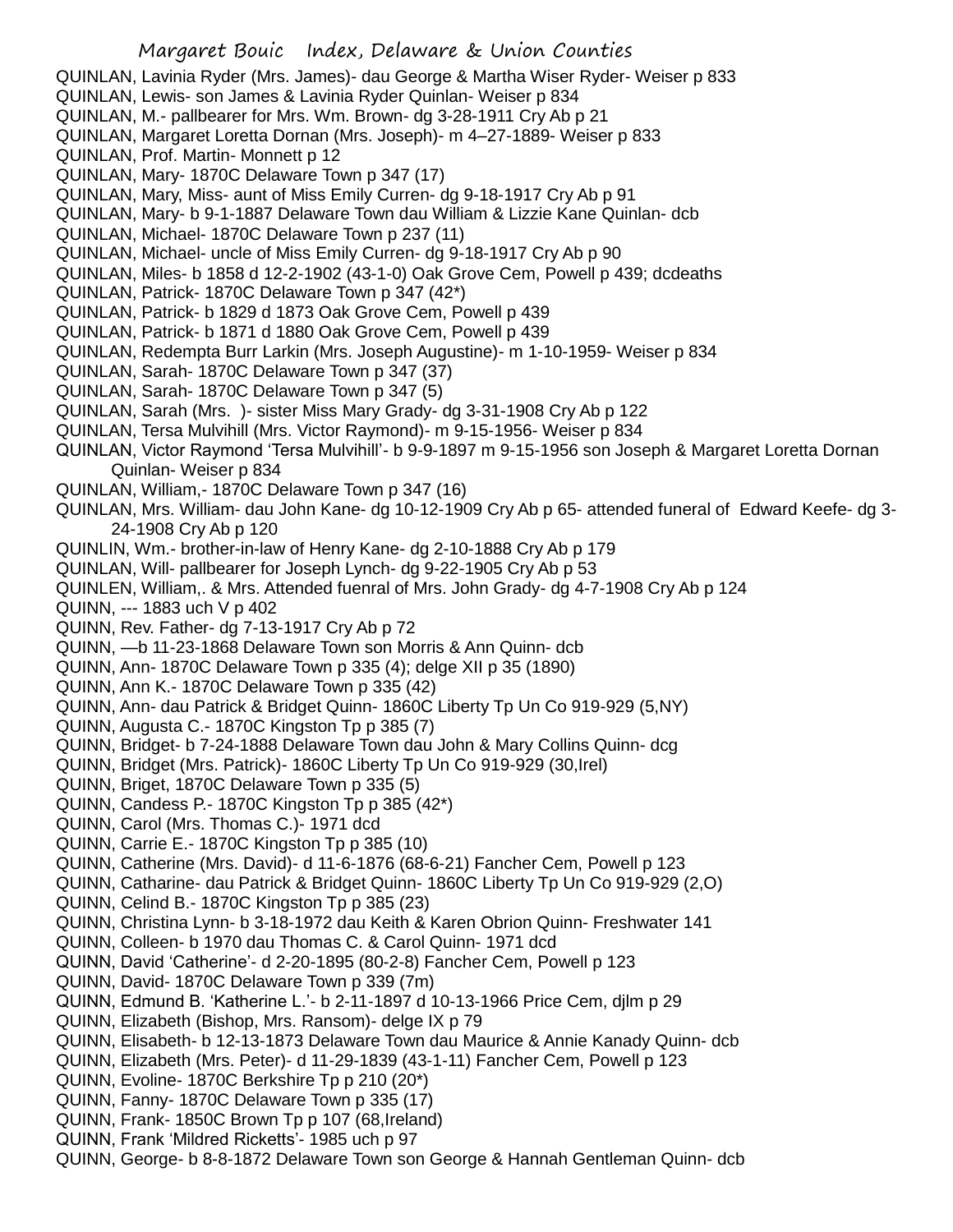- QUINN, George- d 2-10-1873 Delaware (2y7m) dcdeaths
- QUINN, Hannah- 1870C Delaware Town p 339 (30)
- QUINN, Honora Gentelman (Mrs. John)- m 2-8-1869 dcm, delge XIV p 29
- QUINN, Ida- dg 1-7-1908, delge VIII p 27
- QUINN, Irene (Maugans, Mrs. Roy Emerson)- b 1901 m 1920- Maugans p 65
- QUINN, Jack, speaker- unec XVIII p 6
- QUINN, James- 1908 dch p 403; wsc Grah p 13; Sunbury p 46
- QUINN, James- 1870C Delaware Town p 347 (22\*); dg 1-7-1908, delge VIII p 27
- QUINN, James P.- 1870C Kingston Tp p 385 (12)
- QUINN, Johanna- b 1867 d 1907 Oak Grove Cem, Powell p 439
- QUINN, John- b 1841 d 1913 Oak Grove Cem, Powell p 439; 1870C Delaware Town p 339 (30\*); naturalization 1878, delge X p 13; delge XII, (Delaware, 1890)
- QUINN, John F. 'Vicki F.'- 1980 dcd
- QUINN, John 'Honora Gentelman'- m 2-8-1869 dcm, delge XIV p 29
- QUINN, Mrs. John- sister Mrs. Johanna Kraus- dg 8-6-1907 Cry Ab p 60
- QUINN, Karen Obrion (Mrs. Keith)- div g 4-18-1948 dau Clarence & Helen Ponomar Obrion- Freshwater p 141
- QUINN, Karen- b 1966 dau Thomas C. & Carol Quinn- 1971 dcd
- QUINN, Katharine H.- d 12-14-1980 (82) St. Mary Cem, Delaware Quinn
- QUINN, Katharine L. (Mrs. Edmund B.)- b 7-29-1911 Price Cem, djlm p 29
- QUINN, Keith 'Karen Obrion'- div- Freshwater p 141
- QUINN, Kristina (Deal, Mrs. Jeffrey)- dau Thomas Lynn Quinn- Quinn
- QUINN, Martha- 1870C Delaware Town p 335 (12)
- QUINN, Martin- delge XII p 13 (Brown Tp)
- QUINN, Mary- d 1-29-1854 (2-5-4) dau J. & C.- Fancher Cem, Powell p 123
- QUINN, Mary- b 1859 d 1913 Oak Grove Cem, Powell p 439
- QUINN, Mary Ann (McFarland, Mrs. Jesse)- dcc Susan Cain McFarland 105
- QUINN, Mary- b 10-15-1887 Delaware Town dau John & Mary Collins Quinn- dcb
- QUINN, Mary (Mrs. James)- d 4-15-1844 (51-6-5) Fancher Cem, Powell p 123
- QUINN, Mary- dau Patrick & Bridget Quinn- 1860C Liberty Tp Un Co 919-929 (7,NY)
- QUINN, Mathew "Spot"- found dead 8-29-1945- interest was horses- Quinn
- QUINN, Michael- b 1-19-1890 d 1897 Oak Grove Cem, son John & Mary Collins Quinn, dcb; Powell p 439; d 10-19-1896 (7) dcdeaths
- QUINN, Mildred Ricketts (Mrs. Frank)- 1985 uch p 97
- QUINN, Morris- 1870C Delaware Town p 335 (45\*)
- QUINN, Morris- 1870C Delaware Town p 335 (10)
- QUINN, Oscar J.- 1870C Kingston Tp p 385 (16)
- QUINN, Patricia (Middlesworth, Mrs. James William "Bill"- m 8-30-1952- 1985 uch p 97; Quinn
- QUINN, Patrick 'Bridget'- 1860C Liberty Tp Un Co 919-929 (35,Irel)
- QUINN, Patrick- publisher- unec XI p 43
- QUINN, Pattie (Brown, Mrs. Walter,Jr.)- Quinn
- QUINN, Rev. Bishop Paul- 1908 dch p 254
- QUINN, Peter- d 4-23-1862 (76) Fancher Cem, Powell p 123
- QUINN, Robert T.- 1980 dcd
- QUINN, Rose C.- Pabst 7 p 21
- QUINN, Rose- dau Dr. & Ruth Ford Quinn- dg 5-21-1912 Cry Ab p 127
- QUINN, Ruth Ford (Mrs. Dr.)- dg 5-21-1912 Cry Ab p 127
- QUINN, Dr. 'Ruth Ford'- d 35 years ago- dg 5-21-1912 Cry Ab p 127
- QUINN, Sarah E.- 1870C Kingston Tp p 385 (14)
- QUINN, Sophia A.- d 7-16-1850 (3-9-6) dau D. & C.,- Fancher Cem, Powell p 123
- QUINN, Thomas C. 'Carol'- 1971 dcd
- QUINN, Thomas Lynn- Quinn
- QUINN, Thomas- b 1961 son Thomas C. & Carol Quinn- 1971 dcd
- QUINN, Vicki F. (Mrs. John F.)- 1980 dcd
- QUINN, William- naturalization 1876, delge X p 13; 1870C Delaware Town p 335 (7)
- QUINNEY, John 'Mary'- unec XII p 14
- QUINNEY, Mary (Mrs. John)- d last Friday (61) Madison Cem 5-14-1879; unec XII p 14